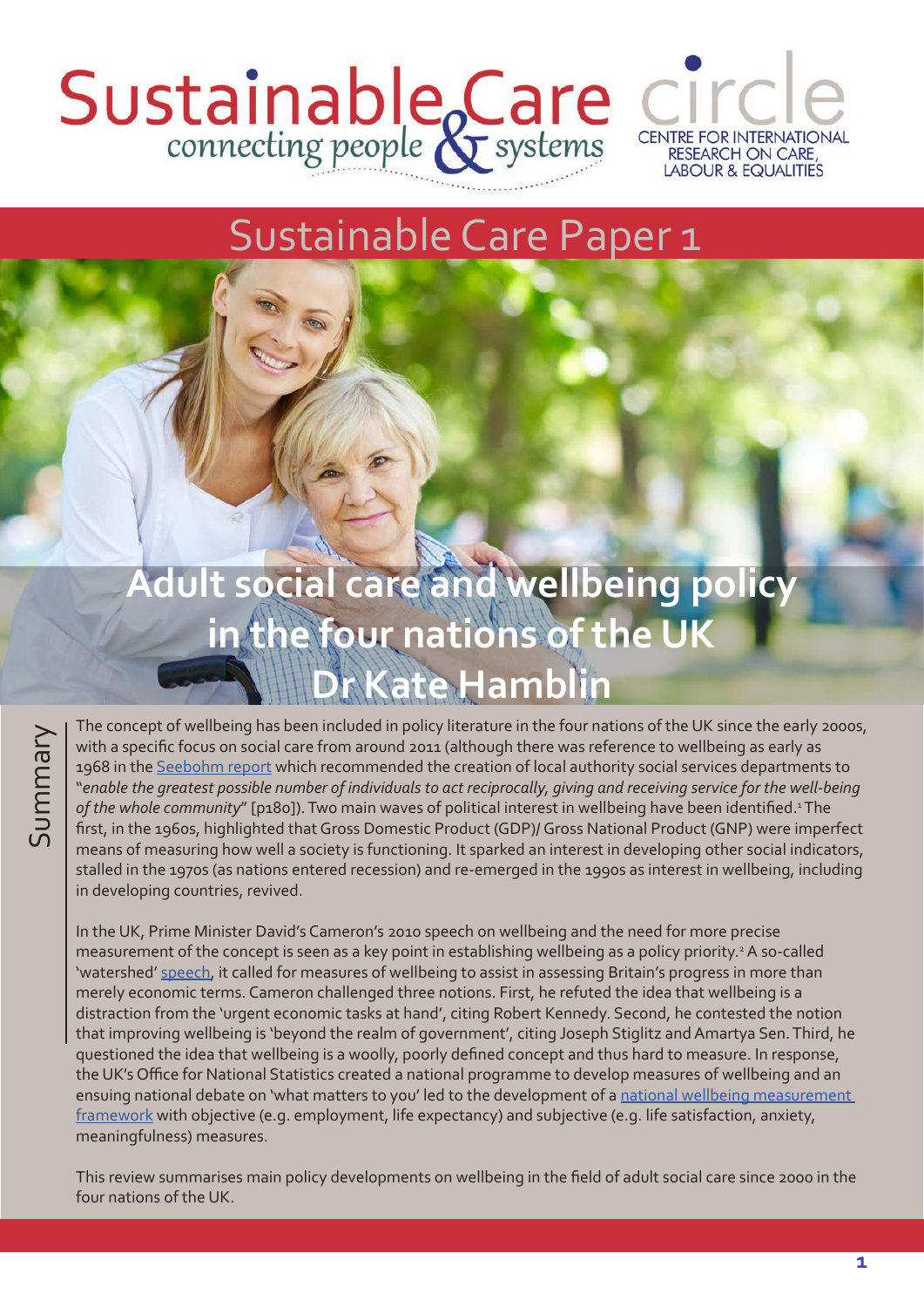**Wellbeing, policy and social care: England**

The [Local Government Act 2000](https://www.legislation.gov.uk/ukpga/2000/22/pdfs/ukpga_20000022_en.pdf) (applicable to England and Wales) established a duty on local authorities to promote economic, social and environmental wellbeing in their locality, and to prepare a strategy to this effect. The Act did not define wellbeing, however, and (perhaps as a result), an [evaluation](http://webarchive.nationalarchives.gov.uk/20120920032603/http:/www.communities.gov.uk/documents/localgovernment/pdf/10614461.pdf) of the use of this 'wellbeing power' found implementation was uneven and that understanding of it varied between stakeholder groups.<sup>3</sup>

The next major development regarding wellbeing in English social care policy was a Law Commission [report](http://www.lawcom.gov.uk/app/uploads/2015/03/lc326_adult_social_care.pdf) (2011). Based on a scoping review and public consultation designed to inform a [White Paper on](https://assets.publishing.service.gov.uk/government/uploads/system/uploads/attachment_data/file/136422/White-Paper-Caring-for-our-future-reforming-care-and-support-PDF-1580K.pdf)  [social care](https://assets.publishing.service.gov.uk/government/uploads/system/uploads/attachment_data/file/136422/White-Paper-Caring-for-our-future-reforming-care-and-support-PDF-1580K.pdf) (*Caring for our future: reforming care and support*, 2012), this aimed to create the basis for a single statute on social care applicable to England and Wales. It developed a 'wellbeing principle' as a concept to inform social care, and as a primary principle or statutory assumption. [Other concepts considered by the Commission included 'dignity' and 'independent living'.] The report acknowledged that:

*no single definition could offer an exhaustive account of what would promote or contribute to a person's well-being in any given circumstance covered by the statute; the intention is that the individual person and their circumstances should determine… Rather than defining well-being, the statute would set out a broad list of outcomes to which the well-being principle must be directed.* (p20)

It placed the individual ('*with the exception of some people who lack capacity*') at the centre, able to define their own wellbeing, and presented wellbeing as covering: '*personal identity; autonomy and selfdetermination; dignity, privacy and respect; physical and mental health; security and freedom from abuse; and economic and social inclusion*' (p19). Emphasising the need for a person-centred approach to wellbeing, the Law Commission report also acknowledged that it would be important to consider how a wellbeing principle would operate if more than one person were involved, i.e. if the wellbeing of a person receiving care was at odds with that of their carer(s).

The subsequent Draft Care and Support Bill committee [report](https://publications.parliament.uk/pa/jt201213/jtselect/jtcare/143/143.pdf) (2013) reconsidered the inclusion of dignity (suggested in Age UK's response to the call for evidence) which the Law Commission had initially



felt too imprecise a concept to include. 'Dignity' was subsequently included in the **Bill** as it was arqued it was no less clear-cut than other concepts, and an important element of wellbeing. 'Independent living' and independence were not explicitly included in the Act, however, although subsequent [official guidance](https://www.gov.uk/government/publications/care-act-statutory-guidance/care-and-support-statutory-guidance) noted that while these are not explicitly mentioned in the definition of wellbeing, they are at the core of the wellbeing principle. The right to adequate housing was also added to the definition of wellbeing in response to evidence submitted. The final lay leasy[read' summary](https://publications.parliament.uk/pa/jt201213/jtselect/jtcare/143/143short.pdf) of the Bill defined wellbeing as:

*about being happy and healthy. It includes keeping well and feeling well; being safe; having control over your life and support; a job, education and leisure; having enough money to live on; friends and family and home life; taking part in your community and in life. We think this list should also include dignity, which means treating you properly with respect and having a safe place to live that won't change unless you want it to.* (pp6-7)

These consultations underpinned the [Care Act 2014](http://www.legislation.gov.uk/ukpga/2014/23/contents/enacted), the first major reform of care law in England for 60 years. The Act defined wellbeing and legislated for local authorities to have a 'general duty' to promote individual wellbeing. It stated that individuals are best placed to define their own wellbeing, and that there should be a balance between individual wellbeing and the wellbeing of any relatives or carers. Local authorities should: prevent care needs; integrate with health services to promote individual wellbeing; assess need regardless of the individual's assets or resources; provide information and advice on how the social care system operates; facilitate choice of services and providers; and give individuals access to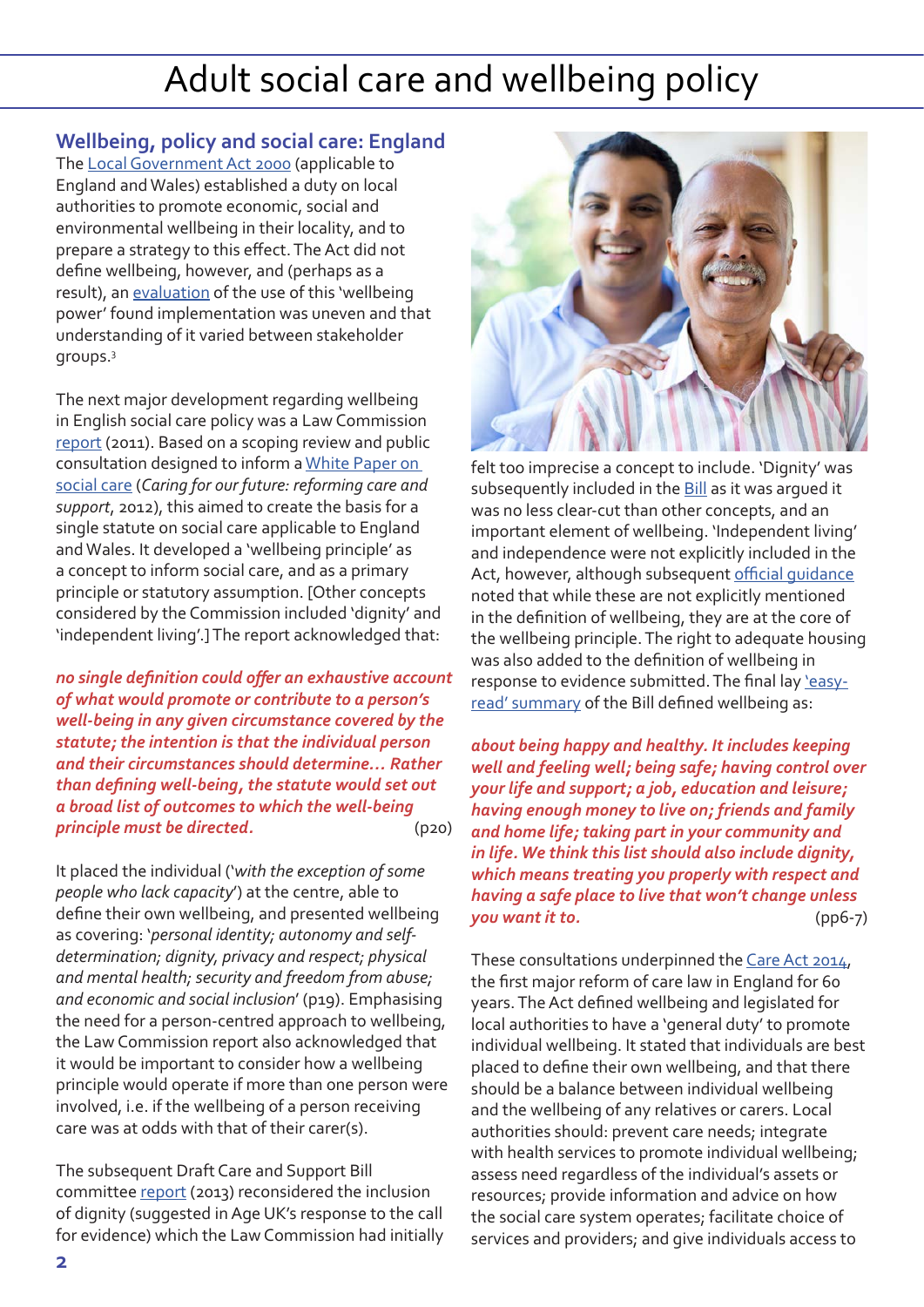care, support and financial advice, and information on how to raise concerns about the safety of someone in receipt of care. The Act's definition of wellbeing is:

*'Well-being', in relation to an individual, means that an individual's well-being so far as relating to any of the following -* 

- *a. personal dignity (including treatment of the individual with respect);*
- *b. physical and mental health and emotional wellbeing;*
- *c. protection from abuse and neglect;*
- *d. control by the individual over day-to-day life (including over care and support, or support provided to the individual and the way in which it is provided);*
- *e. participation in work, education, training or recreation;*
- *f. social and economic well-being;*
- *g. domestic, family and personal relationships;*
- *h. suitability of living accommodation;*
- *i. the individual's contribution to society.* (p1)

In service provision, local authorities were to promote diversity and quality and to: provide information and advice about providers; show awareness of current and future demand; support those with care needs to engage in education or employment; recognise '*the importance of ensuring the sustainability of the market (in circumstances where it is operating effectively as well as in circumstances where it is not)*' (p5); and promote a high quality workforce through training and appropriate working conditions.

The Act legislated for needs assessments to include consideration of the impact of care needs on individual wellbeing, the outcomes a person wishes to achieve and the role of care and support in achieving these. It created the first ever legal entitlement to public support for carers, stating that carers' needs should be assessed regardless of their level of need or financial resources, with consideration in assessments of: whether the carer is able and willing to provide care; what the impact of providing care will be on their wellbeing; what outcomes the carer would like for themselves, and how additional care and support might enable them to achieve these outcomes; and whether they are in work or education (or would like to be).

The Act addressed sustainability by taking a forwardlooking approach to carers' roles. Assessments should consider if, in the long-term, they would be able to continue to care, and include a plan for alternative arrangements should the caring relationship break down. To ensure sustainability, care and support plans were to be reviewed at least annually. A duty on local authorities to facilitate a diverse, sustainable, high quality local care market, including for self-funders, and to ensure continuity of care in the event of provider failure was also included.

The Act was not accompanied by substantial new public resources for local authorities to enable implementation. Several local authorities mounted successful legal challenges, receiving additional funding.5 Parts of the Act were subsequently delayed or abandoned: the cap on care costs was delayed until April 2020 (and raised to £72,000, to rise annually in line with earnings but dropped entirely in 2017); the extension of means test thresholds was similarly delayed (and so remained at £14,500-£23,250, to rise later to £17,000-£27,000 [or £118,000 with no property disregard]); changes to the appeals system were not brought into law, leaving this issue to local authority discretion.<sup>6</sup>

The accompanying official [guidance](https://www.gov.uk/government/publications/care-act-statutory-guidance/care-and-support-statutory-guidance) stressed that a 'crisis management' approach to care will not promote wellbeing; prevention was vital, and involved 'primary prevention' (promoting services which support healthy lifestyles and reduce isolation); 'secondary prevention' (early intervention, including measures targeted at those at risk of developing needs); and 'tertiary prevention' (intermediate care and reablement for those with established conditions, with the aim of preventing deterioration). Capabilities were also to be included in assessments: '*Local authorities should look at an individual's life holistically. This will mean considering any care and support needs in the context of the person's skills, ambitions, and priorities*' (p16).

The [Care and Support \(Eligibility Criteria\) Regulations](http://www.legislation.gov.uk/uksi/2015/313/pdfs/uksi_20150313_en.pdf) (2015) outlined how wellbeing, outcomes and the assessment of eligible needs align with the *Care Act*.

#### *Needs are eligible if:*

- *1. they arise from physical or mental impairment or illness; and*
- *2. they prevent a person from achieving two or more of the following outcomes:*
- *• managing and maintaining nutrition;*
- *• maintaining personal hygiene;*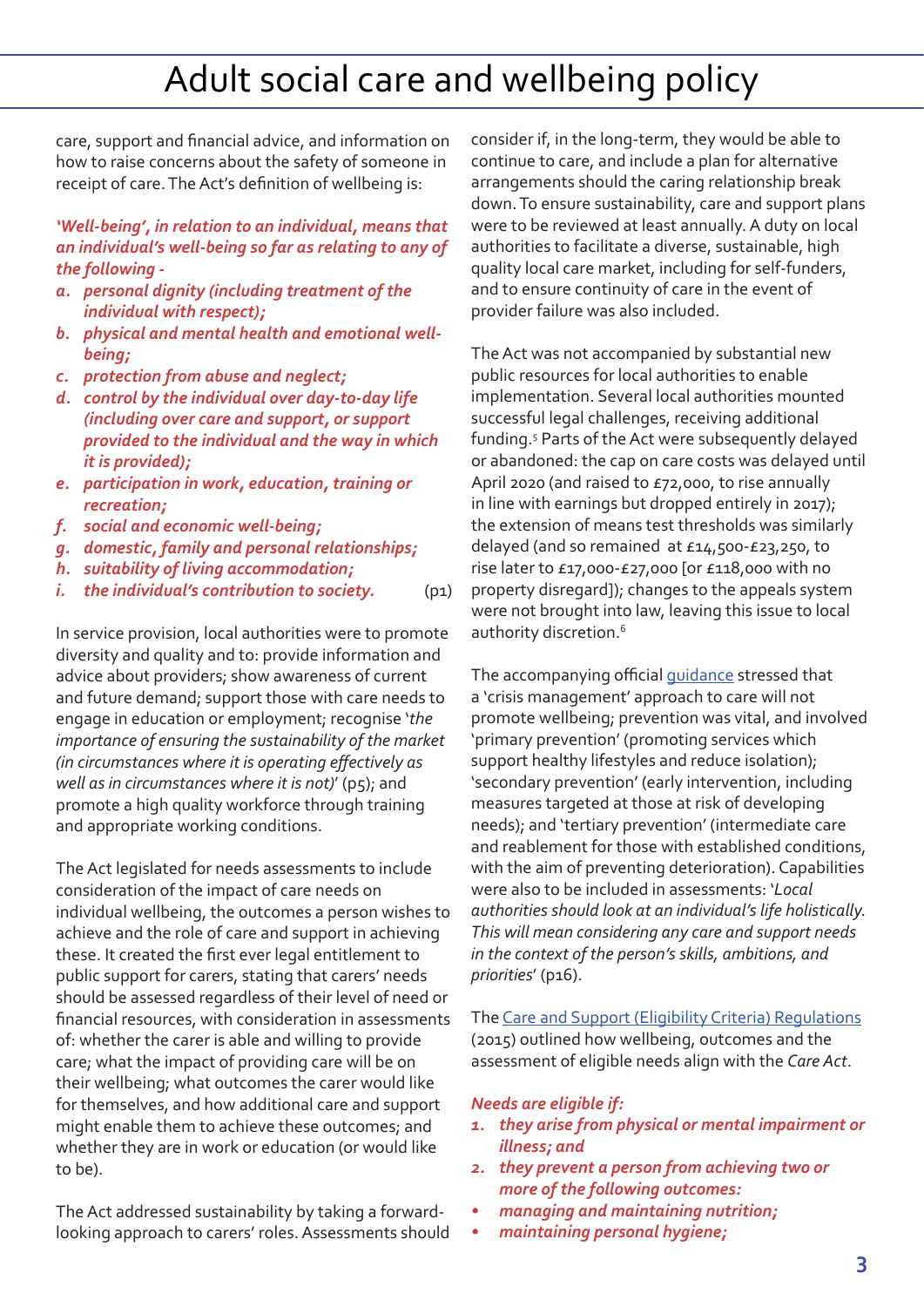- *• managing toilet needs;*
- *• being appropriately clothed;*
- *• being able to make use of the adult's home safely;*
- *• maintaining a habitable home environment;*
- *• developing and maintaining family or other personal relationships;*
- *• accessing and engaging in work, training, education or volunteering;*
- *• making use of necessary facilities or services in the local community including public transport, and recreational facilities or services;*
- *• and carrying out any caring responsibilities the adult has for a child.*

Eligible needs would arise if two or more outcomes were not met, with the person's wellbeing negatively affected as a result.

#### *Carers' eligible needs arise from:*

- *• providing care;*
- *• their physical or mental health is, or is at risk of, deteriorating;*
- *• they cannot achieve any of the following outcomes:* 
	- *• carrying out any caring responsibilities the carer has for a child;*
	- *• providing care to other persons for whom the carer provides care;*
	- *• maintaining a habitable home environment in the carer's home (whether or not this is also the home of the adult needing care);*
	- *• managing and maintaining nutrition;*
	- *• developing and maintaining family or other personal relationships;*
	- *• engaging in work, training, education or volunteering;*
	- *• making use of necessary facilities or services in the local community, including recreational facilities or services and engaging in recreational activities.*

Wellbeing would be affected by being unable to achieve any of the specified outcomes. The guidance defined 'unable to achieve' as not being able to do these things without assistance, pain, anxiety, stress or danger, or if it would take much longer. Needs assessments should also take [fluctuating needs into](https://www.scie.org.uk/care-act-2014/assessment-and-eligibility/fluctuating-needs/files/fluctuating-needs.pdf)  [account](https://www.scie.org.uk/care-act-2014/assessment-and-eligibility/fluctuating-needs/files/fluctuating-needs.pdf).

The Social Care Institute for Excellence (SCIE) provided further [guidance](https://www.scie.org.uk/care-act-2014/assessment-and-eligibility/eligibility/files/eligibility.pdf) on assessing the 'impact'

of being unable to achieve wellbeing outcomes. An impact could be a consequence of a single effect, as inability to achieve two or more outcomes may significantly affect one wellbeing area. The effect could be cumulative; an individual could have needs across several eligibility outcomes at a low level whose impact affects several areas of life and is significant, or there could be a 'domino effect'; needs may be low but likely to affect outcomes in the future and have a significant impact on wellbeing. Eligibility should be determined on evidence of both the person's needs and outcomes (gained through conversation) and professional judgement: 'A *given situation could have a 'significant impact' on one individual but not on another. Therefore, professional judgement and analysis of the information gathered in the assessment are crucial to establishing whether there is indeed 'significant impact' on the individual's wellbeing*' (p17). The risk associated with the inability to achieve outcomes and how risks affect wellbeing had also to be considered. SCIE's advice to professionals conducting assessments was: consider the evidence, including consideration of what is known about the person's needs, outcomes and values, and use professional judgement based on previous experience of people in similar situations and what risks are acceptable, in the eligibility determination.

The 2018 updated Care and Support Statutory [Guidance](https://www.gov.uk/government/publications/care-act-statutory-guidance/care-and-support-statutory-guidance) emphasised the core principles of the *Care Act*:

- *a. the individual is best-placed to judge their own wellbeing;*
- *b. the importance of an individual's views, wishes, feelings and beliefs;*
- *c. prevention (primary, secondary and tertiary) as well as reducing pre-existing need(s);*
- *d. taking all an individual's circumstances into account;*
- *e. ensuring individuals participate in the decision making process and are helped to do this;*
- *f. the balance between a person's wellbeing and the wellbeing of their carer(s);*
- *g. protection from abuse and neglect;*
- *h. any restriction to a person's freedom must be kept at a minimum.*

It stressed: '*The core purpose of adult care and support is to help people to achieve the outcomes that matter to them in their life*'.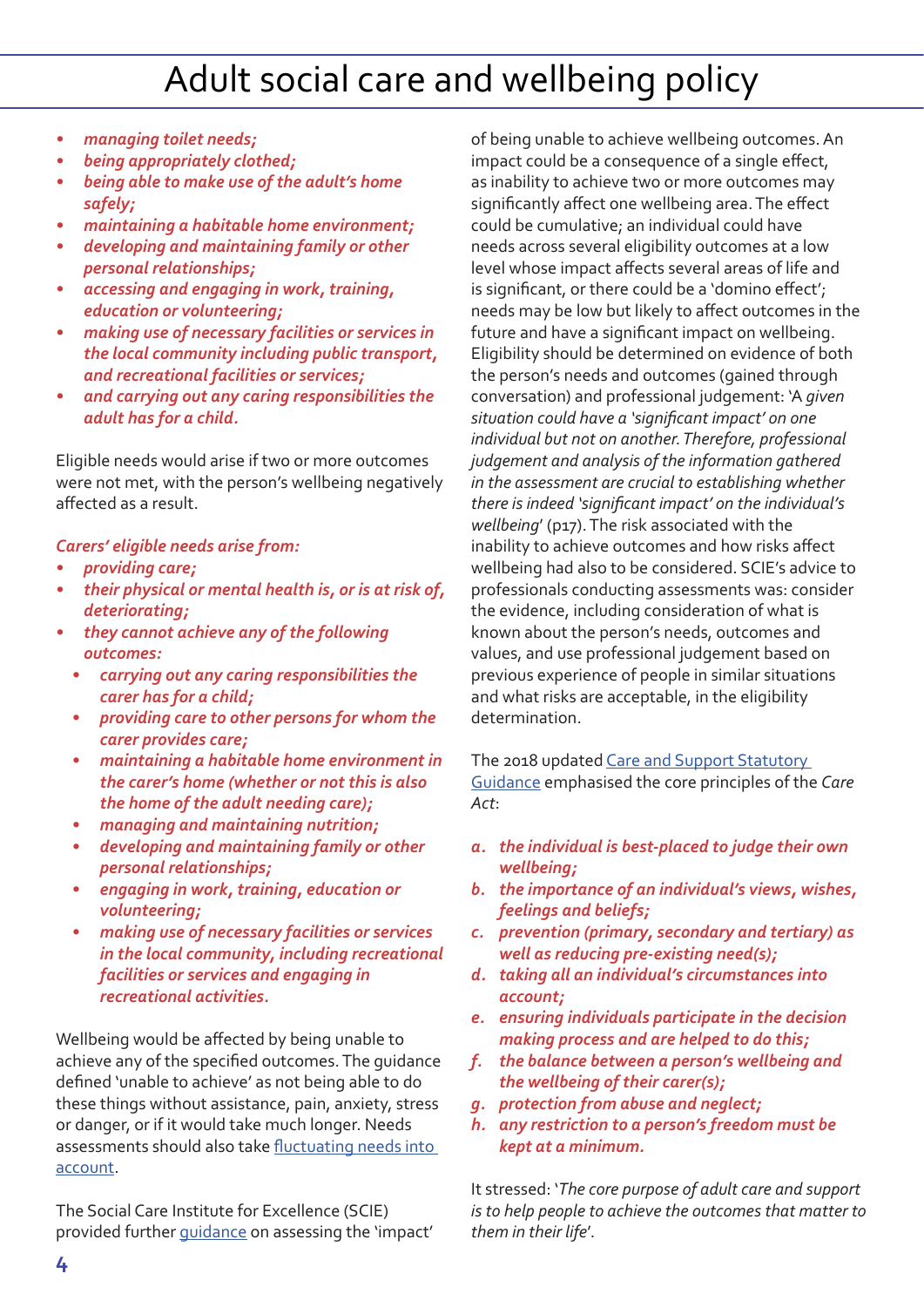

**Wellbeing, policy and social care: Scotland** Scotland has also used wellbeing as a concept in policy discourse. In 2003, the [Local Government in](http://www.legislation.gov.uk/asp/2003/1/pdfs/asp_20030001_en.pdf)  [Scotland Act](http://www.legislation.gov.uk/asp/2003/1/pdfs/asp_20030001_en.pdf) introduced a 'wellbeing power' for local authorities, giving them the power to act to promote the wellbeing of all, or some, of their constituents. It did not define wellbeing, as '*different local authorities may have different views about the type of activity that will promote or improve the well-being of their area, and the factors that constitute the well-being of their area. The term 'well-being' is therefore not defined in the Act nor in this guidance, and the factors noted above are intended as examples rather than a definitive list'* (p5-6). Guidance to the Act highlighted factors that would affect wellbeing:

- *• Economic factors, including the availability of good quality employment, efficient transport links, lifelong learning and ICT.*
- *• Social factors, including the promotion of good physical and mental health; good quality housing and safe communities; access to arts, leisure and education.*
- *• Environmental factors, including the availability of clean air, water and streets; access to parks and open spaces; the quality of the built environment; removal of objects considered hazardous to health; protecting communities against the threat of climate change and risk of flooding.*

Wellbeing was thus characterised as multi-faceted and:

*dependent on many factors. Some of these factors will be out with the direct influence of the local* 

*authority or other public bodies, for example some national or global issues. Nevertheless, local authorities, working in partnership with others, are in an excellent position to make an assessment of what is needed to advance well-being, and can provide a solid foundation for the overall well-being of their area that directly responds to local, regional and national issues.* (p5)

The *guidance* accompanying the 2003 Act also enabled Scottish Ministers to extend the meaning of wellbeing by order, so it could be updated in line with changes to common understandings of the concept or in response to case law. Official guidance also stated that the wellbeing power was introduced to allow local authorities to be innovative and not bound to doing only what was legislated by specific statutory powers, duties and functions.

Mental wellbeing has been part of Scotland's National Performance Framework since 2007. The Framework focuses on personalisation, or 'self-directed support', in the social care system. Under the Social Care [\(Self-directed Support\) \(Scotland\) Act 2013](http://www.legislation.gov.uk/asp/2013/1/pdfs/asp_20130001_en.pdf) local authorities are responsible for providing four options for self-directed support to people with care needs and carers: direct payments; services contracted by local authorities but selected by the person in need of care; services contracted and selected by the local authority; or a mix of these. Here the core principle is that '*A person must have as much involvement as the person wishes in relation to— (a) the assessment of the person's needs for support or services, and (b) the provision of support or services for the person* (p1). Local authorities must assist a person to make informed decisions about self-directed support, 'collaborating' with them to undertake a needs assessment and provide services, taking 'reasonable steps' to respect a person's rights to dignity and to participate in community life.

The [\(Scotland\) Carers Act 2016](https://www2.gov.scot/Resource/0052/00523245.pdf) made new provision for carers. This included: identification of their needs for support through adult carers' support plans and young carer statements; provision of carer support; carers' involvement in services; local carer strategies; and provision of information and advice services for carers. Carer plans must include: information on a person's circumstances, including the nature and extent of the care they provide and its impact on their life and wellbeing; information on the extent to which the carer is able and willing to provide care; whether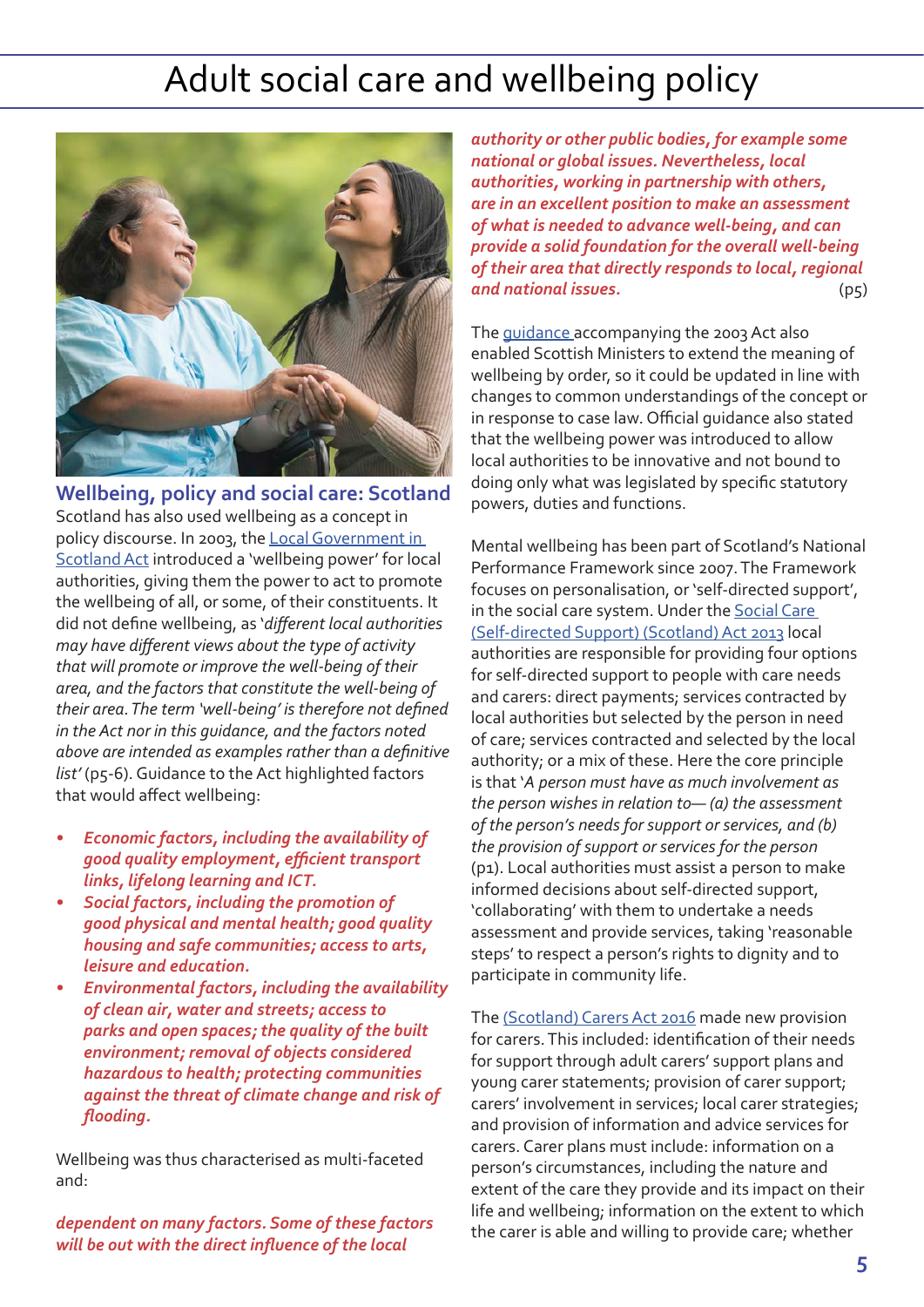

the carer has an emergency plan in place; information on the carer's personal outcomes, need for support and support available at the local level (even if their local authority is not where they provide care); what support the local authority will provide (in cases where their needs meet local eligibility criteria only); and information on the circumstances under which the plan will be reviewed. Scottish Ministers were also required to prepare a 'carers charter', setting out the rights of carers as outlined in the Act.

#### **Wellbeing, policy and social care: Wales**

A 'wellbeing power' for local authorities in Wales was first introduced in the *Local Government Act (2000)* [which also covered England]. This was further developed with specific reference to social care in the S[ocial Services and Well-being \(Wales\) Act 2014](https://www.legislation.gov.uk/anaw/2014/4/contents) which requires local authorities (or persons 'exercising functions under this Act') to: promote the wellbeing of people who need care and support and carers who need support; provide preventative services; provide information and advice; promote social enterprises, cooperatives, user-led services and third sector providers of care; and maintain registers of disabled people including those who are sight and hearing impaired. It also required Welsh ministers to specify wellbeing outcomes for people who need care and for carers, and to issue a code to achieve wellbeing outcomes within three years of the Act receiving Royal Assent (with outcome measures). Local authorities and local health boards were also obliged to jointly assess need for care and support in their area. Wellbeing in the *Social Services and Well-being Act* is defined slightly differently than in England's *Care Act 2014*:

*'Well-being', in relation to a person, means wellbeing in relation to any of the following—*

- *• physical and mental health and emotional wellbeing;*
- *• protection from abuse and neglect;*
- *• education, training and recreation;*
- *• domestic, family and personal relationships;*
- *• contribution made to society;*
- *• securing rights and entitlements;*
- *• social and economic well-being;*
- *• suitability of living accommodation […]*

*In relation to an adult, 'well-being' also includes—*

- *• control over day to day life;*
- *participation in work.* (p5, emphasis added)

Welsh local authorities must, '*in so far as is reasonably practicable, ascertain and have regard to the individual's views, wishes and feelings'* (p6), involve individuals in decision making, promote the dignity of the individual and respect their culture and beliefs. The *Social Services and Well-being Act 2014*  acknowledges that a person is best placed to judge their own wellbeing; the lay 'easy read' summary explained: '*In this Act, well-being means: you are healthy; you feel good about your life and you are safe; you can learn new things… For adults, well-being also includes: control over day to day life; being able to work*' (pp16-17).

#### The [Well-being of Future Generations \(Wales\)](http://www.legislation.gov.uk/anaw/2015/2/contents/enacted)

[Act 2015](http://www.legislation.gov.uk/anaw/2015/2/contents/enacted) which followed explained sustainable development, required public bodies to act in accordance with the sustainable development principle, and required them to set wellbeing objectives that contribute to seven wellbeing goals to ensure Wales is: prosperous; resilient; healthier; more equal; made up of cohesive communities; characterised by a vibrant culture and thriving Welsh language; globally responsible (p5). Public Service Boards must conduct and publish their assessment of the state of economic, social, environmental and cultural wellbeing in their area and contribute to its wellbeing in line with a sustainable development principle, acting '*in a manner which seeks to ensure that the needs of the present are met without compromising the ability of future generations to meet their own needs*' (p5). A further official [document](https://gov.wales/docs/phhs/publications/160415pt9wfgacten.pdf) outlined how the *Social Services and Well-being Act 2014* and the *Well-being of Future Generations (Wales) Act 2015* relate to each another, highlighting that the former defines individual wellbeing as part of a wider concept of wellbeing (used in the latter) and that there is a '*common emphasis in both Acts on prevention, collaboration, integration, involvement and adopting a long term approach to the improvement of public services*' (p2).

**6**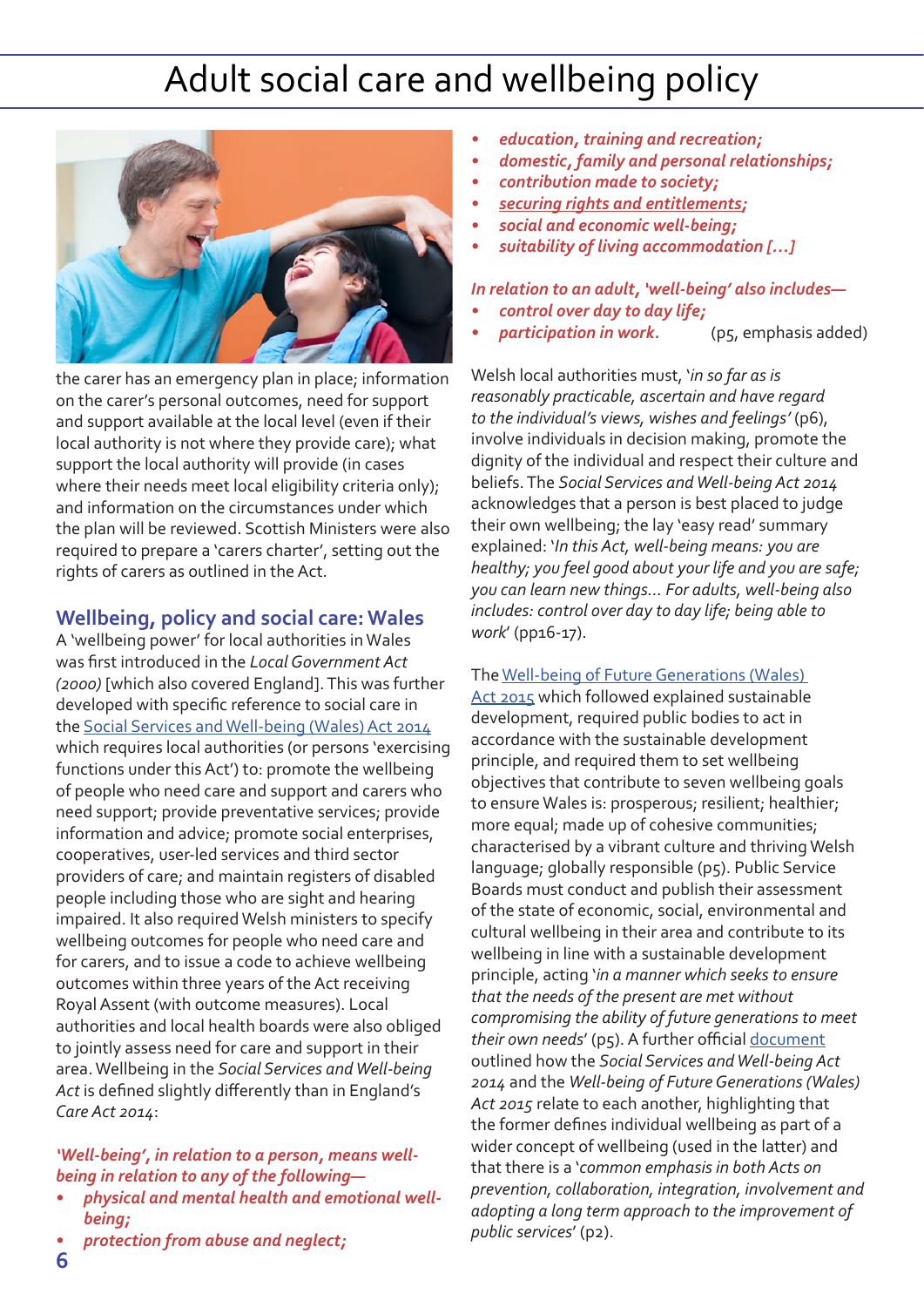In 2016, the Welsh Government provided a [wellbeing](https://gov.wales/sites/default/files/publications/2019-05/well-being-statement-for-people-who-need-care-and-support-and-carers-who-need-support.pdf)  [statement](https://gov.wales/sites/default/files/publications/2019-05/well-being-statement-for-people-who-need-care-and-support-and-carers-who-need-support.pdf) which further clarified the definition of wellbeing in the *Social Services and Well-being Act 2014*. This begins: '*Everyone is entitled to well-being and everyone has a responsibility for their own wellbeing, but some people need extra help to achieve this*' (p1). It includes the ten areas outlined in the 2014 Act and states that partnership working will mean people achieve individual outcomes and wellbeing in line with national wellbeing outcomes, establishing a national outcomes framework to monitor (annually) the wellbeing of people who need care and support.7 The ['easy read' version](https://gov.wales/sites/default/files/publications/2019-05/well-being-statement-for-people-who-need-care-and-support-and-carers-who-need-support-easy-read_0.pdf) defined wellbeing as '*a person is happy, healthy and is comfortable with their life and what they do*' (p3) and included the following areas, adding the opportunity to speak in Welsh to the *Social Services and Well-being Act (2014)* definition.

#### **Wellbeing, policy and social care: Northern Ireland**

In Northern Ireland, the concept of 'social wellbeing' has been used by the [Department of Health, Social](https://www.health-ni.gov.uk/sites/default/files/publications/dhssps/social-work-strategy.pdf)  [Services and Public Safety](https://www.health-ni.gov.uk/sites/default/files/publications/dhssps/social-work-strategy.pdf) to apply to the social work profession. 'Social wellbeing' in this context included 'personal, social, emotional and physical wellbeing' (p3), with wellbeing defined as related to:

- *• keeping well and healthy and safe from harm;*
- *• having a home where they feel safe and have a sense of belonging;*
- *• having access to income and resources sufficient to meet their fundamental needs;*
- *• having supportive and trusting close relationships, including with family and friends;*
- *• having opportunities to enjoy positive life experiences, including engagement in social and community activities;*
- *• having opportunities to make a positive contribution, including participation in education, training, work or other purposeful activity;*
- *• exercising choice and control about their life and how they live it;*
- *• having the resilience and ability to cope when things change or go wrong;*
- *• having a sense of self-worth and self-efficacy;*
- *• and living a fulfilling life where their individual rights and personal dignity are respected.* (p3)

This definition includes resilience and personal capabilities as integral to social wellbeing, differing



from the definitions used in England, Wales and Scotland. The [Local Government Act \(Northern](http://www.legislation.gov.uk/nia/2014/8/pdfs/nia_20140008_en.pdf)  [Ireland\) 2014](http://www.legislation.gov.uk/nia/2014/8/pdfs/nia_20140008_en.pdf) further amended the law relating to local authorities and refers to wellbeing and sustainable development in local planning. Again differing from arrangements in the other three nations, it states:

*Community planning for a district is a process by which the council and its community planning partners (a) identify long-term objectives for improving: (i) the social well-being of the district; (ii) the economic well-being of the district; and (iii) the environmental well-being of the district; (b) identify long-term objectives in relation to the district for contributing to the achievement of sustainable development in Northern Ireland.* (p39)

The [Carnegie UK Trust](https://d1ssu070pg2v9i.cloudfront.net/pex/carnegie_uk_trust/2016/02/pub1455011423.pdf) subsequently recommended that the concept of wellbeing should be included in the mission statement for all public services, as part of the Northern Ireland Government programme 2016- 2021. Citing the influence of Amartya Sen and Martha Nussbaum, this stated:

*We understand wellbeing as the basic objective of creating the conditions for citizens to enjoy long, healthy, creative and valued lives. Alongside the constituent elements of wellbeing such as health, meaningful and rewarding work, social relationships, and access to a healthy environment – locally and globally – society must also pursue substantive freedoms by tackling inequalities, promoting a sustainable economy, and respecting planetary or ecological boundaries.* (p6)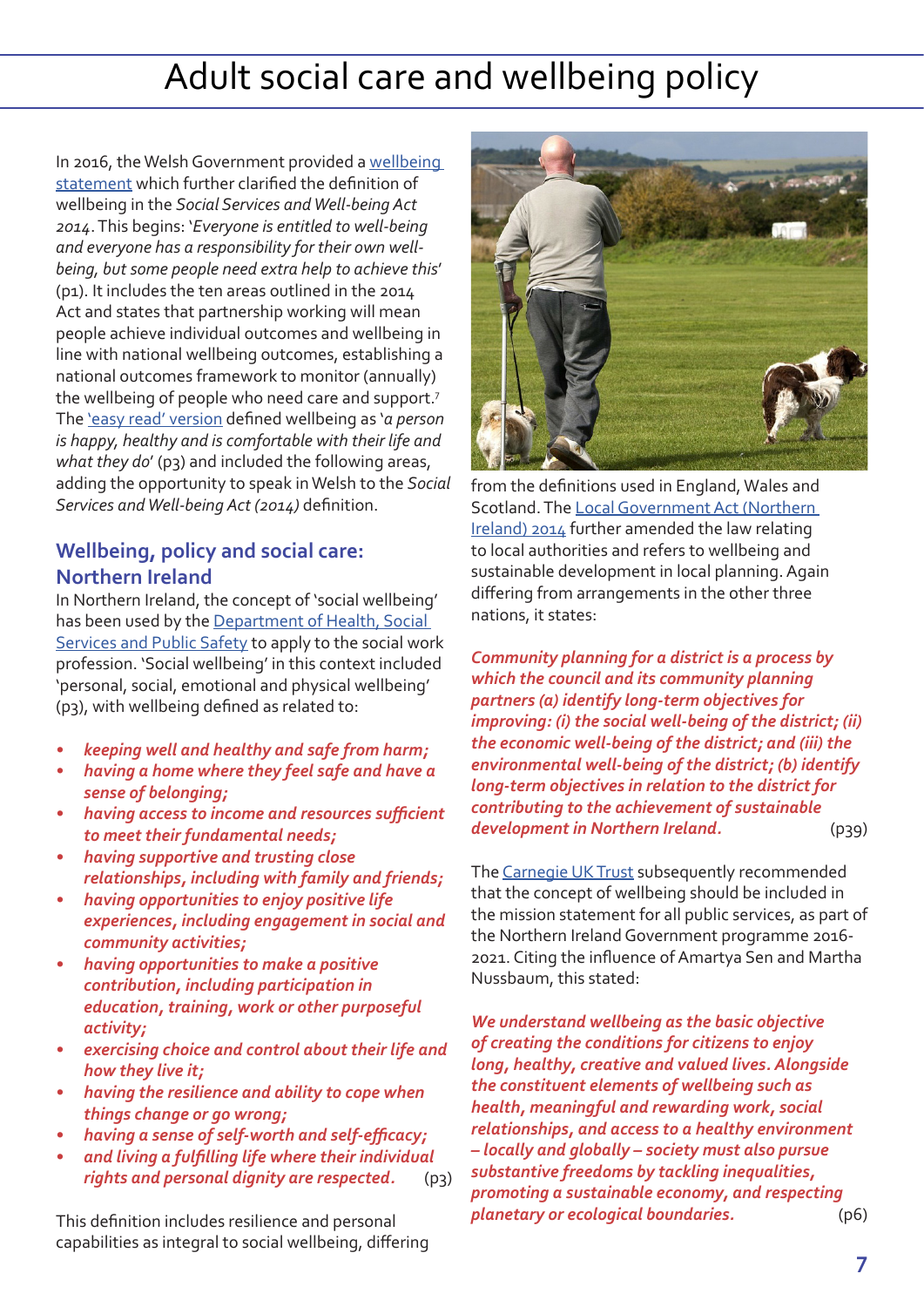

The Northern Ireland Department of Health later [outlined its aim](https://www.health-ni.gov.uk/sites/default/files/publications/health/health-and-wellbeing-2026-delivering-together.pdf) of creating a new model of personcentred care, focused on prevention, supporting independence and wellbeing. Both prevention and personal capabilities were emphasised: '*people are supported to keep well in the first place with the information, education and support to make informed choices and take control of their own health and wellbeing'* (p11). Further [Department of Health](https://www.health-ni.gov.uk/sites/default/files/publications/health/swswb.PDF) guidance in 2017 argued that quality of life and self-worth have four components: relationships and belonging; independence and responsibility; purpose and meaning; and being safe and well.

#### **Summary**

Wellbeing has been part of policy discourse in the UK since the early 2000s and specifically in social care from 2011, though there was reference to it as early as 1968 in the [Seebohm report](http://filestore.nationalarchives.gov.uk/pdfs/small/cab-129-138-c-88.pdf). In relation to social care, the four nations of the UK have taken slightly different approaches to wellbeing. In England, various legislative and policy documents<sup>8</sup> have placed the service user at the centre of defining wellbeing but have also opted to delineate the concept in terms of outcomes. For example, England's [2014 Care Act](http://www.legislation.gov.uk/ukpga/2014/23/contents/enacted) defined wellbeing as including outcomes such as physical and mental health, dignity, protection from abuse, control, relationships, participation in activities and the community as well as social, emotional and economic wellbeing. In Wales and Northern Ireland, wellbeing in social care policy is defined in terms similar to the English definition, adding 'securing [rights and entitlements](https://www.legislation.gov.uk/anaw/2014/4/contents)' (p5), the opportunity to [speak Welsh](https://gov.wales/sites/default/files/publications/2019-05/well-being-statement-for-people-who-need-care-and-support-and-carers-who-need-support-easy-read_0.pdf) and [resilience](https://www.health-ni.gov.uk/sites/default/files/publications/dhssps/social-work-strategy.pdf). Scotland has focused on personalisation, or 'self-directed support' though local authorities must take 'reasonable steps' to respect a person's right to dignity and their right to participate in community life, which align with some of the wellbeing outcomes used in the other UK nations. In addition, mental wellbeing is included in the Scottish National Performance Framework and the [\(Scotland\)](https://www2.gov.scot/Resource/0052/00523245.pdf) 

[Carers Act 2016](https://www2.gov.scot/Resource/0052/00523245.pdf) includes consideration of whether providing care has an impact on the wellbeing of the carer.

#### **Notes**

1 Bache, I. & Reardon, L. (2016) *The politics and policy of wellbeing: Understanding the rise and significance of a new agenda*. Edward Elgar Publishing.

2 Prior to Cameron's 2010 speech, the relationship between wellbeing and a person's capabilities was highlighted by the [Foresight Mental Capital and Wellbeing Project.](https://assets.publishing.service.gov.uk/government/uploads/system/uploads/attachment_data/file/292450/mental-capital-wellbeing-report.pdf) This linked wellbeing and mental capital, defining the latter as a person's cognitive and emotional resources. Wellbeing was defined as '*a dynamic state, in which the individual is able to develop their potential, work productively and creatively, build strong and positive relationships with others, and contribute to their community. It is enhanced when an individual is able to fulfil their personal and social goals and achieve a sense of purpose in*  society' (p10). Wellbeing was thus connected to the individual's capabilities and resources to meet their own outcomes. In 2008, the importance of wellbeing was also highlighted by the [Strategy Unit](http://webarchive.nationalarchives.gov.uk/+/http:/www.cabinetoffice.gov.uk/media/cabinetoffice/strategy/assets/strategic_challenges.pdf) (2008): '*With four in five Britons believing that the Government's prime objective should be the greatest happiness rather than the greatest wealth, future politics will need both to deal with 'bread and butter' political issues and to address issues likely to affect citizens' wellbeing and environmental concerns*' (p167). The Department of Health conducted [reviews of the](http://webarchive.nationalarchives.gov.uk/20130103004910/http:/www.dh.gov.uk/en/Publicationsandstatistics/Publications/PublicationsPolicyAndGuidance/DH_108799)  [wellbeing](http://webarchive.nationalarchives.gov.uk/20130103004910/http:/www.dh.gov.uk/en/Publicationsandstatistics/Publications/PublicationsPolicyAndGuidance/DH_108799) of NHS staff in 2009. These found staff health and wellbeing was not being prioritised and that services for support were generally reactive. The report stated: '*staff health and wellbeing is more than just the absence of disease. Rather, it puts an emphasis on achieving physical, mental and social contentment*' (p4) and said a preventative approach should be taken to safeguarding NHS staff wellbeing.

3 Linked to this Act, the Public Services (Social Value) Act [2012](http://www.legislation.gov.uk/ukpga/2012/3/pdfs/ukpga_20120003_en.pdf) legislated that local authorities must apply the wellbeing principle to procurement processes.

4 In the grey literature, wellbeing is often associated with other concepts such as personalisation and prevention. The 2012 White Paper [Caring for our future: reforming care and support](https://assets.publishing.service.gov.uk/government/uploads/system/uploads/attachment_data/file/136422/White-Paper-Caring-for-our-future-reforming-care-and-support-PDF-1580K.pdf) contained two core principles: '*the focus of care and support will be transformed to promote people's wellbeing and independence instead of waiting for people to reach a crisis point'* and *'prevent, postpone and minimise people's need for formal care*' (p2). 5 West Berkshire, Northumberland and Wokingham Councils which had been using the '*[Fairer Access to Care services'](https://www.scie.org.uk/publications/guides/guide33/)* (FACs) assessment 'critical' requested that the Government's Impact Assessment for the new Act look into whether they would need additional resources to depart from this approach. West Berkshire Council indicated that it needed £5.2m to implement the Act, but received  $E_2$ . 2m, and mounted a legal challenge. [West](https://www.communitycare.co.uk/2015/03/26/councils-mount-legal-challenge-care-act-funding-allocations/) [Berkshire and Wokingham Councils were successful](https://www.communitycare.co.uk/2015/03/26/councils-mount-legal-challenge-care-act-funding-allocations/) in this and the Government sought to settle with them after the High Court 'green lit' a judicial review.

6 As a result, only [one in five local authorities](https://independent-age-assets.s3.eu-west-1.amazonaws.com/s3fs-public/2019-10/IA-PI-092-SocialCareAppeals_WEB_0.pdf) have introduced an appeals process, with the remainder using a statutory complaints procedure.

7 The document includes a table showing the relationship between aspects of wellbeing, national wellbeing outcomes and measurement tools.

8 [Law Commission, 2011](http://www.lawcom.gov.uk/app/uploads/2015/03/lc326_adult_social_care.pdf); [Draft Care and Support Bill, 2013;](https://publications.parliament.uk/pa/jt201213/jtselect/jtcare/143/143short.pdf) Care [Act 2014.](http://www.legislation.gov.uk/ukpga/2014/23/contents/enacted)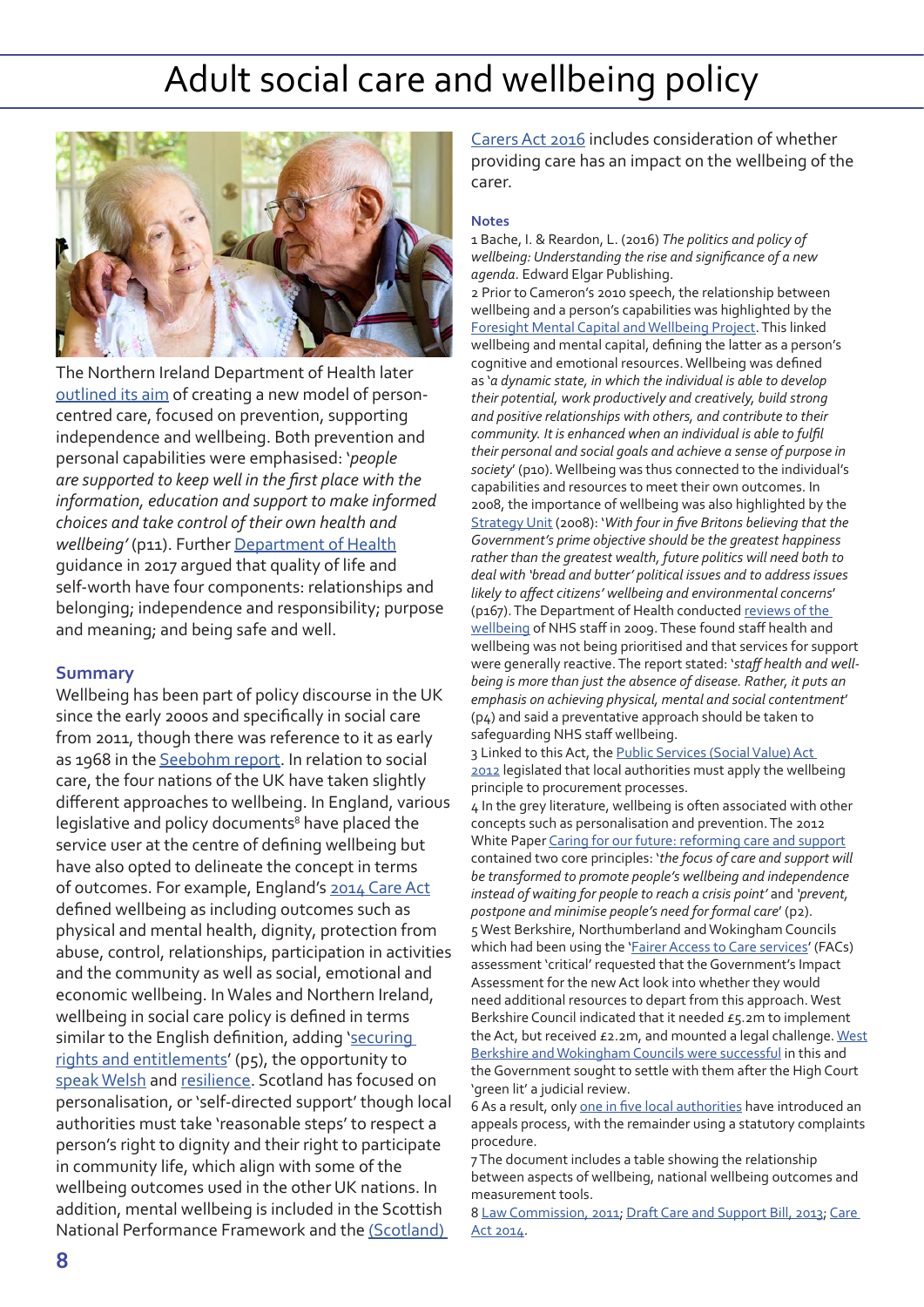**Table 1**: Comparison of definitions of wellbeing in the Four UK Nations (emphasising areas of divergence)

| England  | Care Act 2014, p. 1:                                                                                                              |
|----------|-----------------------------------------------------------------------------------------------------------------------------------|
|          | "Well-being', in relation to an individual, means that individual's well-being so far as relating to any<br>of the following -    |
|          | personal dignity (including treatment of the individual with respect);<br>a.                                                      |
|          | physical and mental health and emotional well-being;<br>b.                                                                        |
|          | protection from abuse and neglect;<br>C.                                                                                          |
|          | d. control by the individual over day-to-day life (including over care and support, or support,                                   |
|          | provided to the individual and the way in which it is provided);                                                                  |
|          | participation in work, education, training or recreation;<br>е.                                                                   |
|          | social and economic well-being;<br>f.                                                                                             |
|          | g. domestic, family and personal relationships;                                                                                   |
|          | h. suitability of living accommodation;                                                                                           |
|          | the individual's contribution to society."<br>i.                                                                                  |
| Wales    | Social Services and Well-being (Wales) Act 2014, p. 5:                                                                            |
|          | "(2) 'Well-being', in relation to a person, means well-being in relation to any of the following-                                 |
|          | physical and mental health and emotional well-being;<br>a.                                                                        |
|          | protection from abuse and neglect;<br>b.                                                                                          |
|          | c. education, training and recreation;                                                                                            |
|          | d. domestic, family and personal relationships;                                                                                   |
|          | e. contribution made to society;                                                                                                  |
|          | f.<br>securing rights and entitlements;                                                                                           |
|          | g. social and economic well-being;                                                                                                |
|          | h. suitability of living accommodation []."                                                                                       |
|          | "(4) In relation to an adult, 'well-being' also includes-                                                                         |
|          | a. control over day to day life;                                                                                                  |
|          | b. participation in work."                                                                                                        |
|          |                                                                                                                                   |
|          | Your well-being: Making sure people who get care and support and carers who get support are                                       |
|          | happy and healthy 2016, pp. 3-7.                                                                                                  |
|          | "you have people who can speak to you in Welsh if you want it".                                                                   |
| Scotland | Local Government in Scotland Act 2003 Power to Advance Well-Being Guidance, 2003, pp. 5-6:                                        |
|          | "Different local authorities may have different views about the type of activity that will promote or                             |
|          | improve the well-being of their area, and the factors that constitute the well-being of their area.                               |
|          | The term 'well-being' is therefore not defined in the Act nor in this guidance, and the factors noted                             |
|          | above are intended as examples rather than a definitive list".                                                                    |
| Northern | Improving and Safeguarding Social Wellbeing: A Strategy for Social Work in Northern Ireland 2012,                                 |
| Ireland  | p. 3:                                                                                                                             |
|          | "keeping well and healthy and safe from harm;                                                                                     |
|          | having a home where they feel safe and have a sense of belonging;<br>$\bullet$                                                    |
|          | having access to income and resources sufficient to meet their fundamental needs;<br>$\bullet$                                    |
|          | having supportive and trusting close relationships, including with family and friends;<br>$\bullet$                               |
|          | having opportunities to enjoy positive life experiences, including engagement in social and<br>$\bullet$<br>community activities; |
|          | having opportunities to make a positive contribution, including participation in education,<br>$\bullet$                          |
|          | training, work or other purposeful activity;                                                                                      |
|          | exercising choice and control about their life and how they live it;<br>$\bullet$                                                 |
|          | having the resilience and ability to cope when things change or go wrong;<br>$\bullet$                                            |
|          | having a sense of self-worth and self-efficacy;<br>$\bullet$                                                                      |
|          | and living a fulfilling life where their individual rights and personal dignity are respected".<br>$\bullet$                      |